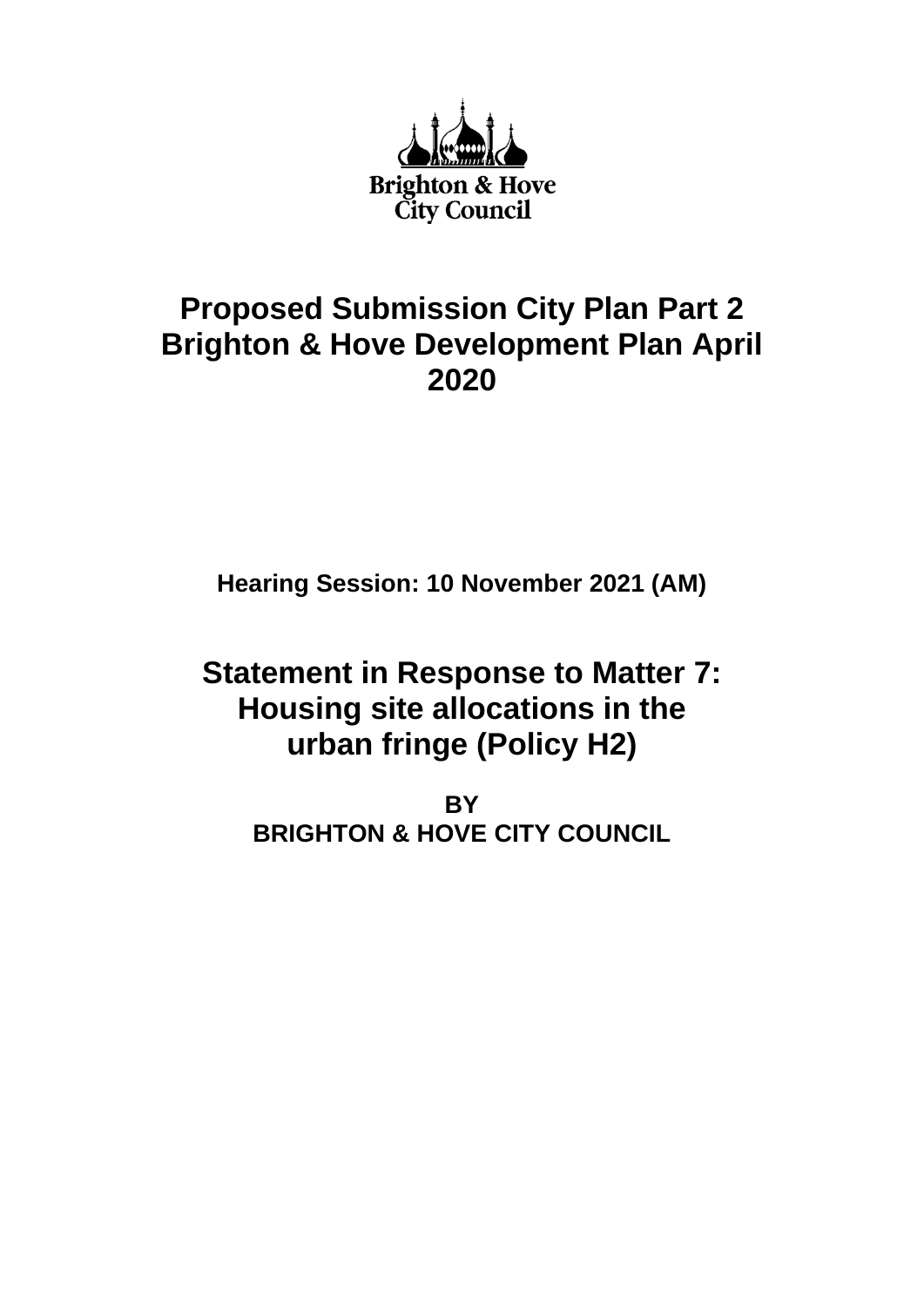**Matter 7: Statement by Brighton & Hove City Council 4 th October 2021**

# **List of Abbreviations**

AMR - Authority Monitoring Report CPP1 - City Plan Part 1 CPP2 – City Plan Part 2 LPAs - Local Planning Authorities LNR – Local Nature Reserve LWS – Local Wildlife Site MM – Main Modification NPPF - National Planning Policy Framework PPG – Planning Practice Guidance SDNP – South Downs National Park SDNPA – South Downs National Park Authority SHLAA – Strategic Housing Land Availability Assessment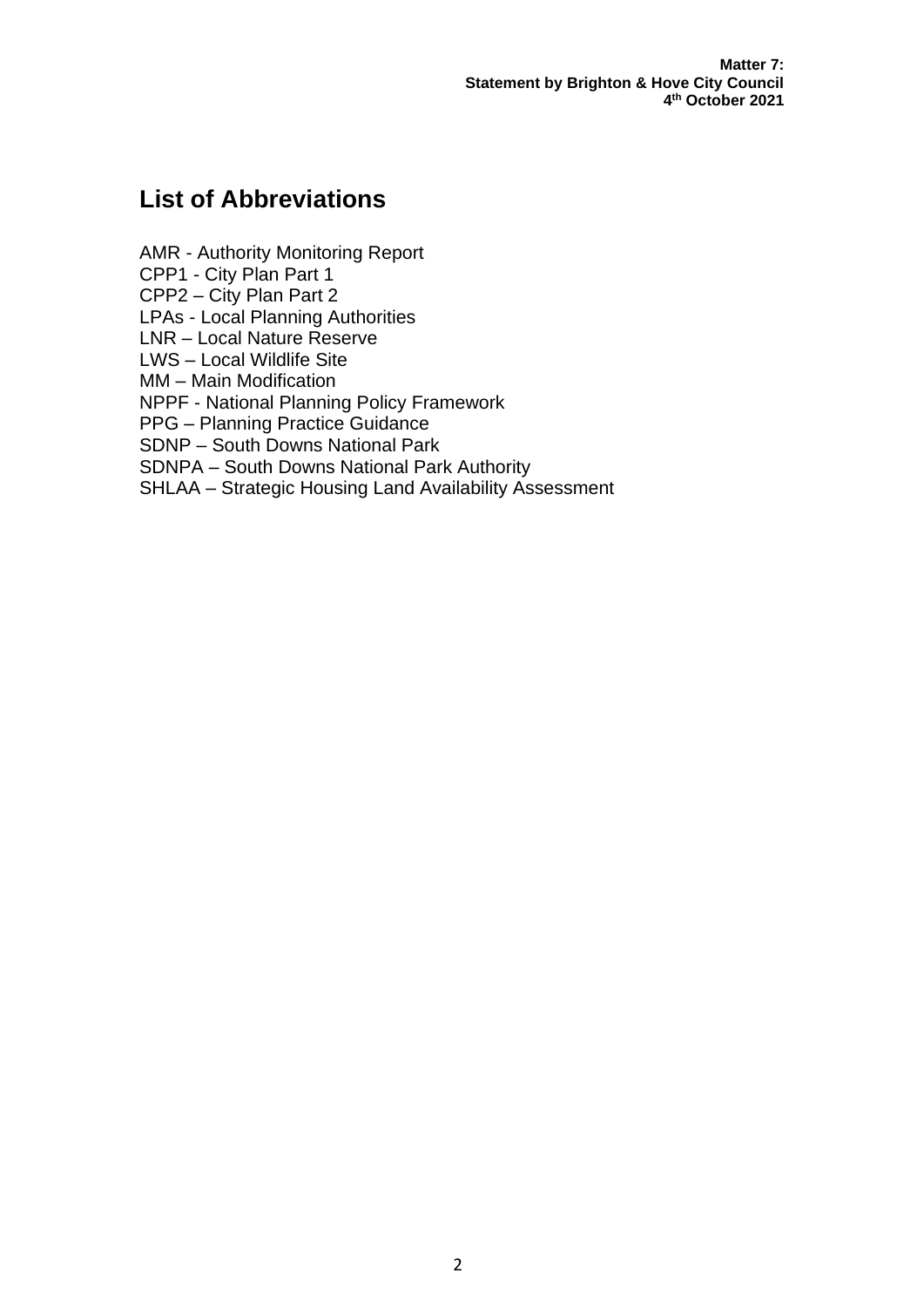# **Matter Statement 7 Housing site allocations in the urban fringe (H2)**

**Whether the proposed housing allocations in the urban fringe are soundly based:**

- **Issue 1 Land at Oakdene Southwick Hill/Land West of Mile Oak Road**
- **Issue 2 Land at Mile Oak Road, Portslade**
- **Issue 3 Land off Overdown Rise, Mile Oak**
- **Issue 4 Benfield Valley**
- **Issue 5 Land at and adjoining Horsedean Recreation Ground, Patcham**
- **Issue 6 Land at Ladies Mile, Carden Avenue**
- **Issue 7 Land to north east of Coldean Lane**
- **Issue 8 Land north of Valley Halls, Coldean Lane**
- **Issue 9 Land at and adjoining Brighton Racecourse**
- **Issue 10 Land at South Downs Riding School and Reservoir Site**
- **Issue 11 Land north of Warren Road (Ingleside Stables)**
- **Issue 12 Land at Ovingdean Hall Farm & at Bulstrode/Ovingdean Farm**
- **Issue 13 Land adjacent to Ovingdean and Falmer Road, Ovingdean**
- **Issue 14 Land at Former Nursery, Saltdean**
- **Issue 15 Cluster at Coombe Farm and Saltdean Boarding Kennels, Westfield Avenue North, Saltdean**
- **Issue 16 Land at west of Falmer Avenue, Saltdean**

The Council is requested to address the following questions for each of the proposed housing allocations. For those sites where representations have been made, the Council should respond to the particular issue(s) raised. In doing this any updated information regarding the planning and development status of the sites should be included. (see Matter 6 Issue 2/2)

**Q1. How did the Urban Fringe Assessment (2014, 2015 and 2021) take account of environmental constraints, such as the South Downs National Park, Registered Parks and Gardens, local designations such as LWS and Local Nature Reserves (LNR), ecology, biodiversity (including biodiversity net gain) more generally, climate change, and infrastructure, including local transport infrastructure requirements? Would the development plan's policy framework along with proposed site specific measures, together, appropriately avoid, minimise and mitigate adverse development impacts?**

1. The approach taken to environmental constraints and site assessment methodology is explained in detail in the UFA studies (see ED21a Chapter 3 and ED22a Chapter 2). In addition, the ED24 UFA Update 2021 Chapter 2 provides a justification for the approach taken in response to specific comments made by objectors. Constraints and impacts relating to climate change and infrastructure have also been considered as detailed in Matter Statements 1 and 17.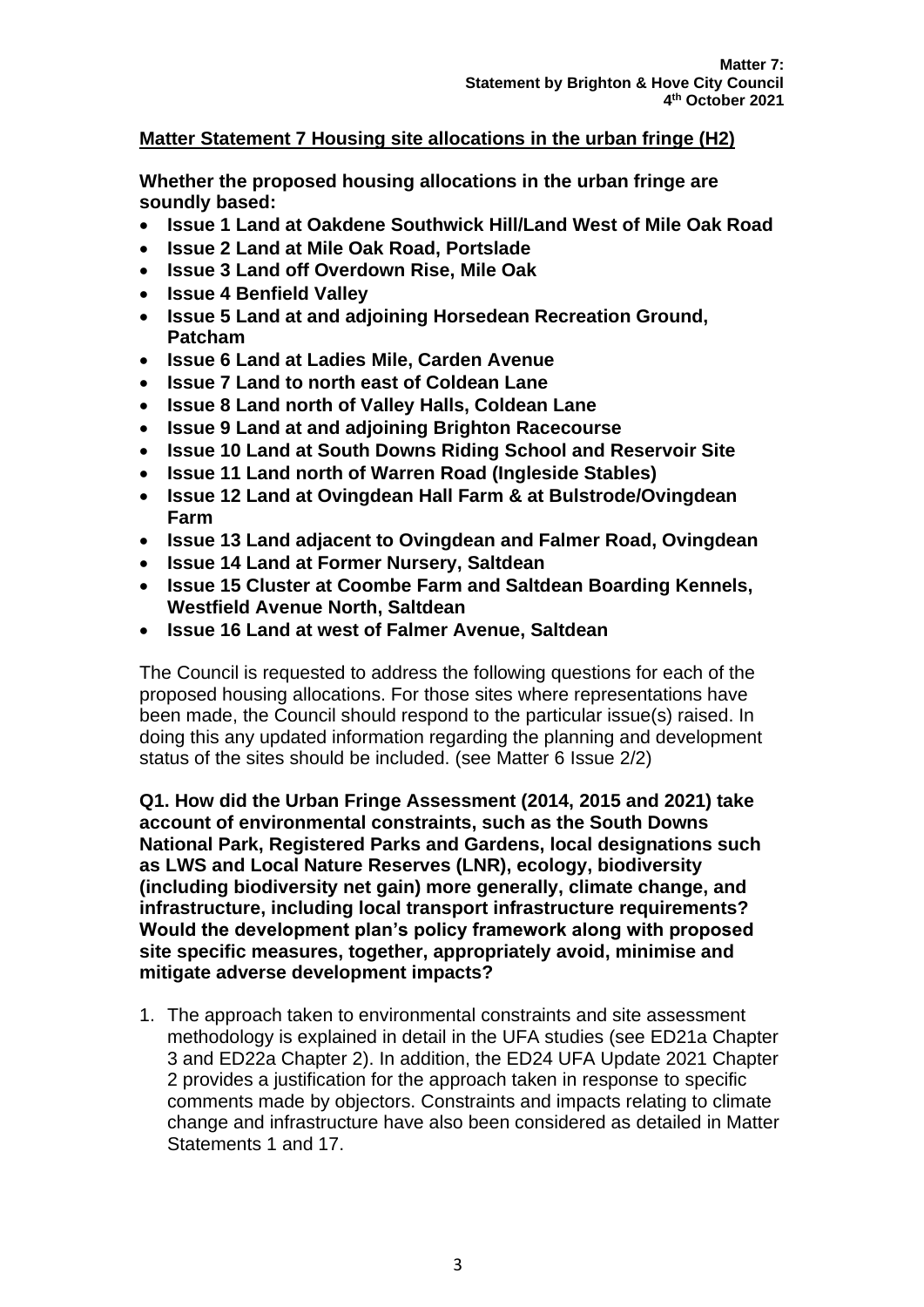2. The UFA studies include site specific recommendations for avoidance, mitigation and enhancement measures linked to the scale of housing proposed. More generally, Policy H2 sets out specific requirements for green infrastructure, environmental mitigation/enhancements, sustainable transport and energy reduction/efficiency measures. Development proposals would also have to satisfy a range of other City Plan policies, including CPP1 Policies SA4, SA5 and CP10, and CPP2 Policy DM37 all of which are cross-referenced directly in H2.

# **Q2. Would those site allocations impacting LWS and LNR accord with the NPPF paragraph 174, which seeks to protect and enhance valued landscapes, sites of biodiversity or geological value and provide net gains for biodiversity?**

- 3. Yes, it is considered that the site allocations accord with Paragraph 174<sup>1</sup>. A detailed justification is provided in ED24 UFA Update 2021 Paragraphs 2.3-2.10. The CPP1 examination established the need to identify some housing on the urban fringe, including considering development potential on sites not subject to national designations.
- 4. Within this context, the UFA studies assessed all urban fringe sites not subject to 'absolute' development constraints such as national/international designations. The ecological/ biodiversity value of sites and potential impacts of development on LWS and LNR were assessed initially in the ED21 UFA 2014 and then in more detail in ED22 UFA 2015 which included a Desktop Study and Phase 1 Habitat Survey for all sites where potential for significant adverse impacts on ecology had been identified (e.g sites within or adjacent to a LNR or LWS). ED22 sets out specific recommendations for avoidance, mitigation and enhancement options linked to the development of each site. ED24 provides updated ecological assessments for Sites 11/12, 16, 30, 32/32a and 33 taking account of recent changes in legislation and planning policy including the requirements to achieve biodiversity net gains.
- 5. In addition, Policy H2(d) requires developments to mitigate any adverse impacts on designated sites and provide biodiversity net gains with accordance with Policies CP10 and DM37. Paragraph 3.76 requires detailed surveys (including species surveys) to support development proposals, and to inform specific mitigation requirements.

# **Q3. Are the urban fringe housing allocations appropriate and justified in light of the potential constraints, infrastructure requirements and adverse impacts?**

6. Yes, the potential constraints and adverse impacts of all urban fringe sites have been examined in detail in the urban fringe assessments (ED21- ED24) and the proposed allocations are considered suitable and

<sup>1</sup> Now numbered as Paragraph 179 in the revised NPPF published in July 2021.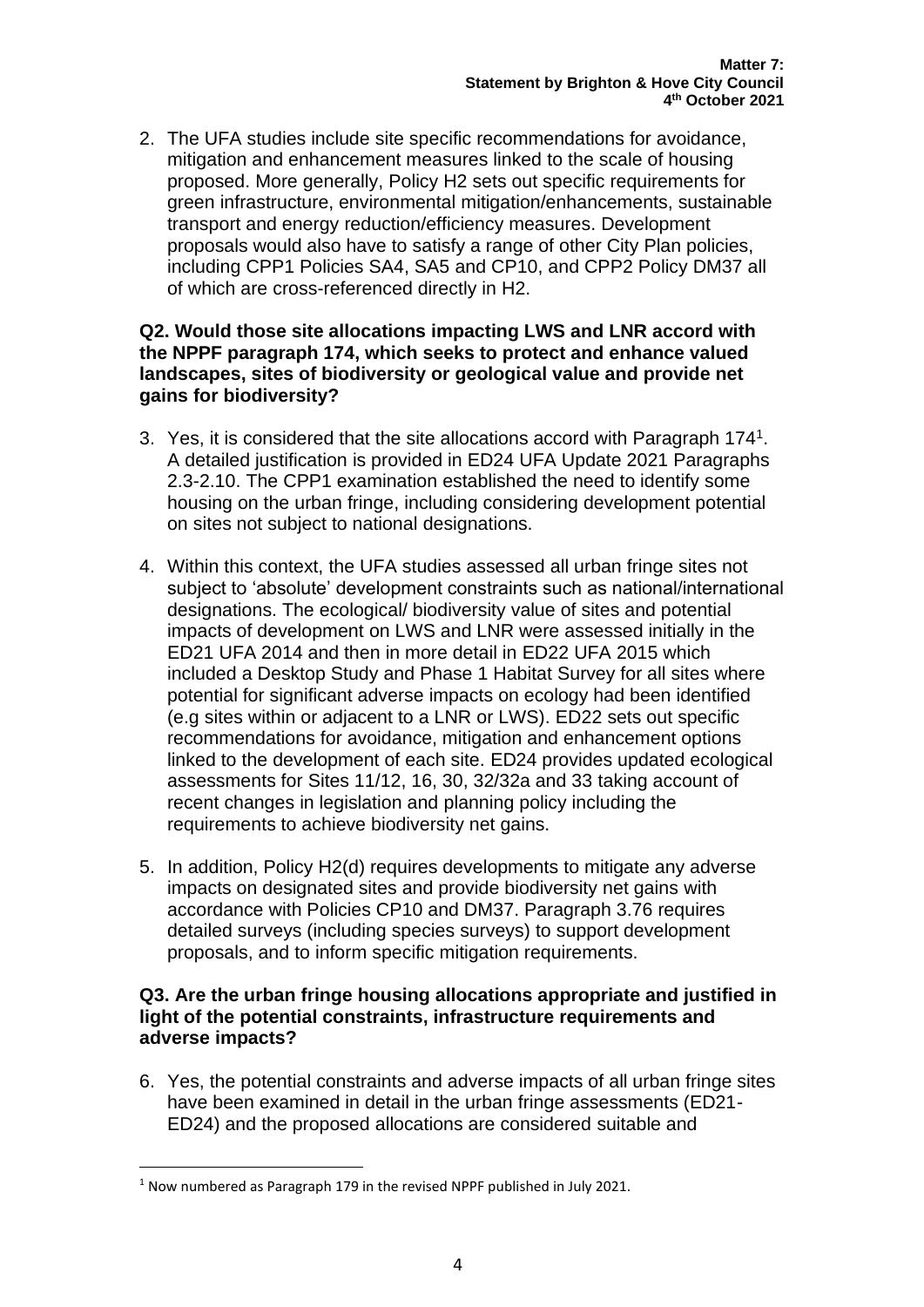deliverable subject to the site-specific avoidance, mitigation and enhancement measures recommended in the studies. Additional infrastructure requirements have been assessed through consultation with the relevant infrastructure providers (further detail is provided in Matter Statement 17).

# **Q4. Are the site boundaries appropriate? Is there any justification for amending the boundaries? Are there any significant factors that indicate that any sites/parts of sites should not have been allocated?**

7. The site boundaries proposed reflect the 'Potential Development Areas' identified in the UFA studies (i.e ED21 and any adjustments recommended in ED22 and ED24) and therefore take account of all identified development constraints. MM118 (BHCC02) proposes a minor adjustment to the boundary of Site 46a Land at former Nursery, Saltdean (see response to Question 24) in response to a landowner representation. Other than this, the Council does not consider there is any justification for amendments to the proposed allocation boundaries.

# **Q5. Are the sites viable and deliverable? Is there any risk that site conditions and constraints might prevent development or adversely affect viability and delivery?**

- 8. Potential development site constraints for all the proposed site allocations have been examined in detail in the Urban Fringe Assessments (ED21- ED24). In addition, all relevant landowners were contacted as part of the Regulation 19 consultation (see SD09ai). No representations have been received from landowners raising concerns about delivery or viability except in relation to Site 46a which would be addressed through minor amendment to the site boundary as proposed in MM118 (see response to Question 24).
- 9. The updated planning status of all the H2 allocations is set out in the BHCC05 Site Allocations Update table. It should be noted that several of the sites already have planning permission and some are now under construction.

# **Q6. How were the site capacities determined? What assumptions have been made? Are these justified? What is the expected timescale and rate of development and is it realistic?**

10.For most urban fringe sites, capacities and densities are based directly on the recommendations in the Urban Fringe Assessments (ED21-ED24) which took account of site constraints, potential development impacts and identified requirements for development mitigation (see ED21a Paragraphs 3.27-3.31). The indicative housing figures for Sites 11 and 12 (Benfield Valley) were increased following further site assessment by the County Landscape Architect and County Ecologist as detailed in the TP05 Benfield Valley Topic Paper. The figure for Site 30 Land at and adjacent to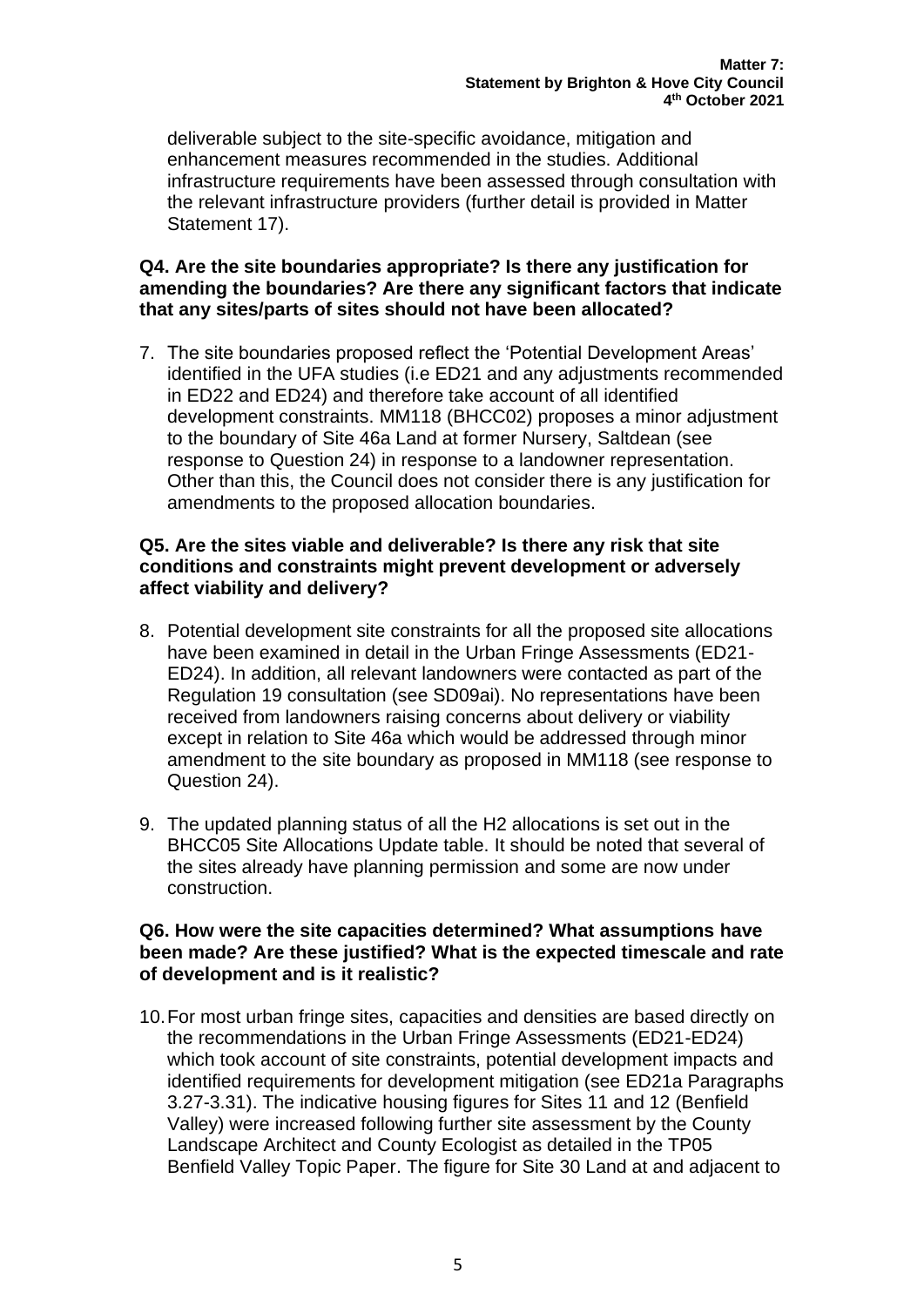Brighton Racecourse was reduced following Regulation 18 consultation due to uncertainties about the deliverability of a much larger development (see Paragraphs 5.10-5.12 of the TP07 Site Allocations Topic Paper). In both cases, the revised site capacities have been reviewed and supported by the ED24 UFA Update 2021.

11.Projected development rates and timescales are based on the ED15 SHLAA Update 2020 as explained in Matter Statement 3 Q5. The updated planning status of all the sites has also been set out in BHCC05. Based on this evidence, the Council considers that the site capacities and development timescales are justified and realistic.

# **Q7. What benefits would the proposed development bring? What are the potential adverse impacts of developing the site and how might they be mitigated?**

- 12.The potential benefits and adverse impacts of Policy H2 and all proposed urban fringe allocations have been considered in detail through the Sustainability Appraisal (SA) as set out in SD05a section 5.8, Appendix F2 Site Assessments and Appendix G Housing Allocations Policies. The policy as a whole is considered to have Significant Positive Impacts for housing and Positive Impacts in terms of making best use of land, improving water quality, climate change mitigation, social equalities and community safety.
- 13.The SA did identify some potential adverse impacts in terms of environmental considerations such as biodiversity, open space, heritage, flood risk and the SDNP, and also for travel, accessibility, air/noise quality and health. However, potential for positive impacts were also identified for all these objectives when taking account of the mitigation and enhancement requirements included in the policy (criteria a–i). As noted elsewhere in this Statement, site specific mitigation measures are also identified in the Urban Fringe Assessments.

**Q8. Are the detailed policy requirements for each site, effective, justified and consistent with national policy? Do they adequately address all issues in relation to each site, including heritage, landscape, infrastructure, ecology and any other concerns? Should the 'potential number of dwellings units' required on each site be stated as a minimum to ensure soundness?** 

14.Yes, the policy requirements in Table 8 are considered consistent with national policy. They identify the key site considerations identified in the Urban Fringe Assessments and resulting from consultation with statutory bodies and key infrastructure providers. These considerations will be subject to further assessment at the planning applications stage. The housing figures are indicative, showing what might reasonably be achieved on each site. Whilst extensive assessment of the sites has already been undertaken through the UFA and other evidence studies, the Council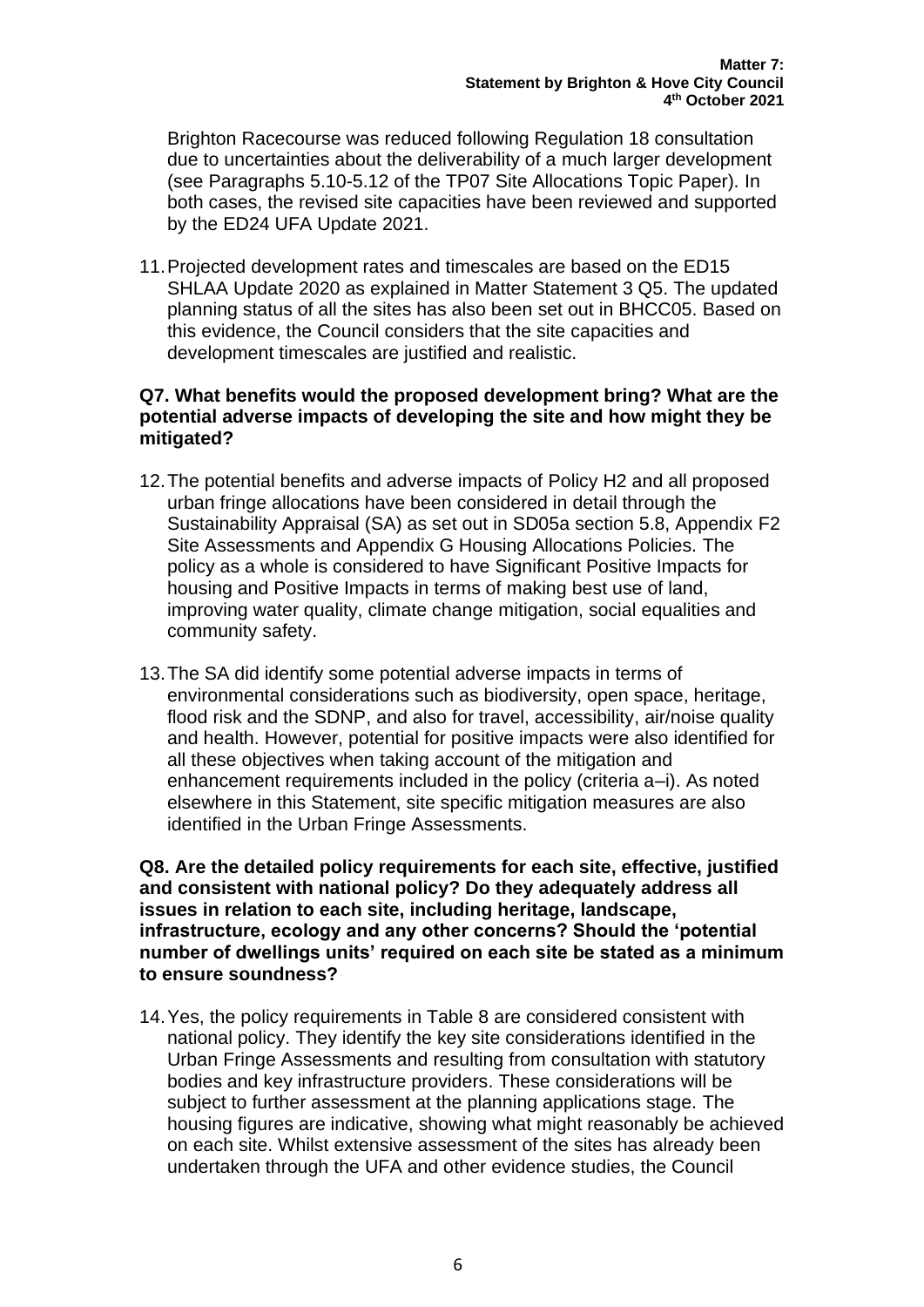recognises that development on the urban fringe must be planned and designed extremely sensitively to comply with national policy (e.g NPPF Paragraphs 174-175 and 179-180). All development proposals on urban fringe allocations will be subject to the further detailed site assessments specified in Paragraphs 3.73-3.74. In these circumstances, it is not considered appropriate to set the number of dwellings as a minimum.

# **Q9. Would any Modifications proposed by the Council address any shortcomings?**

- 15.The Council is proposing two modifications to site allocations as set out in the BHCC02 Modifications Schedule:
	- MM108 and MM117: Deletion of the proposed allocation at Site 16 (Land at and adjacent to Horsdean Recreation Ground) in response to further evidence relating to site developability and potential impact on the integrity of Patcham Court Field LWS (see response to Q16).
	- MM109 and MM118: Amendment to the site boundary of Site 46a (Land at former Nursery, Saltdean) to remove land in the ownership of a neighbouring landowner and consequential reduction of site area in Table 8 (see response to Q24). Also reduction of the Potential Number of Dwelling Units from 24 to 18 dwellings to reflect the recommendations of the landscape assessment in ED24 (see response to Q14).

# **Q10. Given that one site is proposed to be deleted from Table 8, would it be necessary, for the purposes of soundness, to include a replacement site? If so which one and why? Please address 1-8 above in relation to any additional sites proposed by the Council.**

16.No, it is not considered possible or appropriate to include a replacement urban fringe allocation. As set out in this Statement and in Matter Statement 3, the Council has already undertaken all reasonable steps to maximise the potential for housing development within the urban fringe and has thoroughly investigated all potential sites through the ED21-ED24 Urban Fringe Assessments and the site assessment process outlined in TP07. The Council considers there are no additional urban fringe sites suitable for allocation where development could be sustainably delivered within the Plan period.

# **Q11. Would the wording of policy H2 (i), when read alongside para 3.69, provide a requirement for serviced plots for self and custom build housing? If not, should it?**

17.Policy criterion i) was strengthened at the Proposed Submission stage to set a clear requirement that development proposals on urban fringe sites provide a proportion of serviced plots for self and/or custom build dwellings subject to viability considerations. The viability caveat is considered necessary as the urban fringe sites have not been subject to detailed viability assessment and are subject to significant development constraints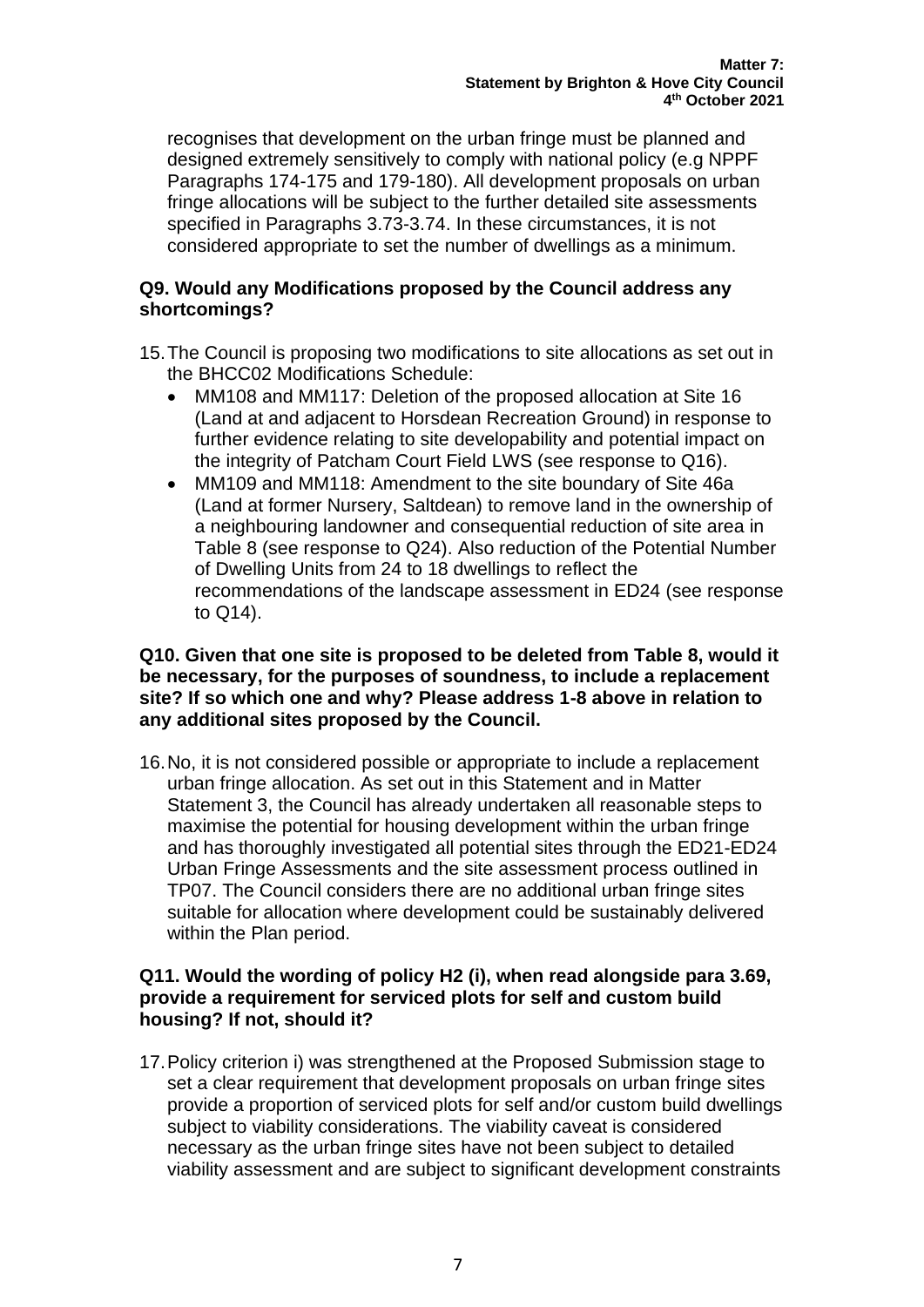and mitigation requirements. For the same reason, the policy does not specify an exact number or proportion of serviced plots.

18.However, the Council agrees that the wording in Paragraph 3.69 could be strengthened to provide better support for the policy. The following Main Modification is proposed:

| MM | Supporting            | <b>Policy H2 Housing Sites - Urban Fringe</b>          | To provide clarity   |
|----|-----------------------|--------------------------------------------------------|----------------------|
| ## | text to               | Amend final sentence of supporting text at             | and support for      |
|    | Policy H <sub>2</sub> | paragraph 3.69 to read:                                | policy criterion i). |
|    | Paragraph             |                                                        |                      |
|    | $3.69$ page           | In addition, the provision of serviced plots for self- |                      |
|    | 183                   | build and custom build housing and proposals for       |                      |
|    |                       | community led housing will be strongly encouraged      |                      |
|    |                       | all development proposals will be expected to          |                      |
|    |                       | include a proportion of serviced plots for self and/   |                      |
|    |                       | custom build dwellings subject to viability            |                      |
|    |                       | considerations (see also Policy DM1 Housing Quality,   |                      |
|    |                       | Choice and Mix).                                       |                      |

# **Q12. Should the wording of para 3.73, in relation to supporting studies, be amended to reflect best practice in relation to Environmental Impact Assessment and heritage assessment?**

- 19.Yes, MM111 (BHCC02) is proposed in response to a representation by the County Ecologist as it is considered that the submission of a single Ecological Impact Assessment (rather than multiple reports) reflects good practice.
- 20.The Council considers that Paragraph 3.73 already provides clear guidance regarding heritage assessment. However, to provide further clarity, the following Main Modification is proposed:

| MM | Supporting            | <b>Policy H2 Housing Sites - Urban Fringe</b>      | To provide clarity |
|----|-----------------------|----------------------------------------------------|--------------------|
| ## | text to               | Add new footnote after the words 'Heritage         | and guidance on    |
|    | Policy H <sub>2</sub> | Statement' in the final sentence in the supporting | Heritage           |
|    | Paragraph             | text at paragraph 3.73:                            | Statement          |
|    | 3.73 page             |                                                    | requirements.      |
|    | 184                   | New footnote to read: In accordance with Historic  |                    |
|    |                       | England Advice Note 12: Statements of Heritage     |                    |
|    |                       | Significance.                                      |                    |
|    |                       |                                                    |                    |

# **Q13. Is amendment to para 3.76 required to reflect the methodology adopted to assess the ecological impacts of potential site allocations?**

21.Yes, MM112 was proposed in response to a representation by the County Ecologist to better represent the ecology work already undertaken to date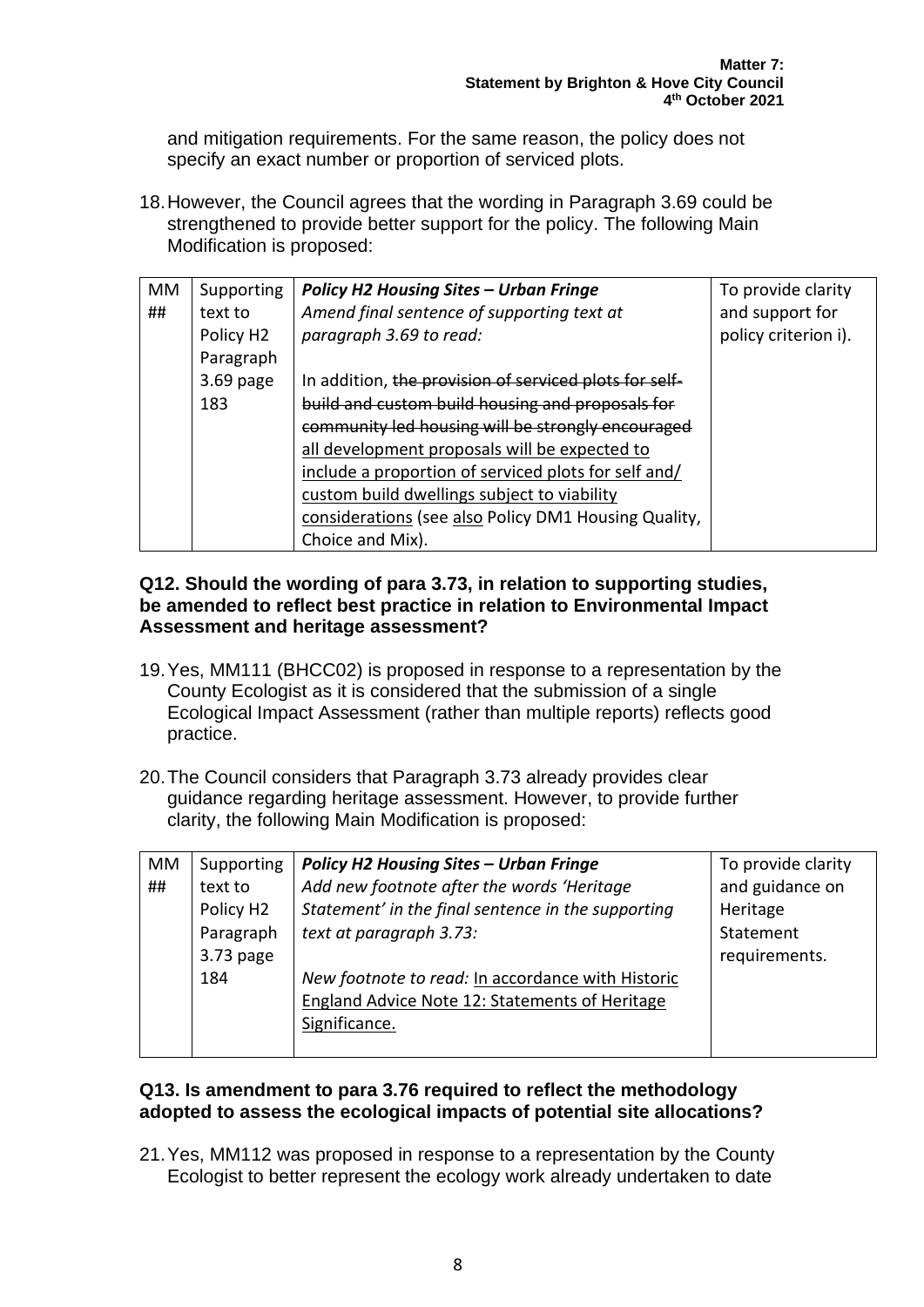as part of the Urban Fringe Assessments. However, MM112 was wrongly entered in BHCC02. The corrected wording for the proposed MM is set out below.

| <b>MM</b> | Supporting            | <b>Policy H2 Housing Sites - Urban Fringe</b>              | For accuracy in   |
|-----------|-----------------------|------------------------------------------------------------|-------------------|
| 112       | Text to               | Amend second sentence of supporting text at                | response to a     |
|           | Policy H <sub>2</sub> | paragraph 3.76 to read:                                    | representation    |
|           | Paragraph             |                                                            | from the ESCC     |
|           | 3.76 page             | All sites where potentially significant impacts on         | County Ecologist. |
|           | 185                   | ecology were identified in the 2014 Urban Fringe           |                   |
|           |                       | Assessment have been subject to <b>detailed</b> ecological |                   |
|           |                       | assessments in the 2015 Urban Fringe Assessment,           |                   |
|           |                       | which included a Desktop Study and Phase 1 Habitat         |                   |
|           |                       | Survey. However, detailed surveys (including species       |                   |
|           |                       | surveys) will be required to support development           |                   |
|           |                       | proposals, and these must be used to inform the            |                   |
|           |                       | development of specific mitigation requirements.           |                   |
|           |                       |                                                            |                   |

# **Additional site specific questions**

#### **Q14. Land at Former Nursery, Saltdean: Given the findings of the Urban Fringe Assessment Update 2021, would the potential number of dwelling units be soundly based?**

22.Yes, the site allocation would be soundly based, subject to MM109 (BHCC02) which would reduce the indicative housing from 24 to 18 dwellings. The proposed MM reflects the conclusions of the landscape assessment in ED24 Chapter 5 which recommends a potential development area of 0.75ha (approximately 75% of the site) at a low dwelling density of 25 dwellings/hectare to allow for the retention of existing vegetation around the site's northern and western boundaries.

# **Q15. Benfield Valley: How have the impacts on air quality and traffic been assessed and any adverse impacts mitigated?**

- 23.The cumulative traffic impacts of the Benfield Valley sites and other developments proposed in CPP2 have been assessed as set out in the TP03 Transport Topic Paper. The scale of development proposed is limited and considered unlikely to cause significant traffic impacts. Any potential impacts would be assessed at the planning application stage and, if needed, requirements for traffic reduction/mitigation would be applied through planning conditions or obligations.
- 24.As set out in Paragraph 3.74, development proposals may be required to be supported by Air Quality Assessments and would need to comply with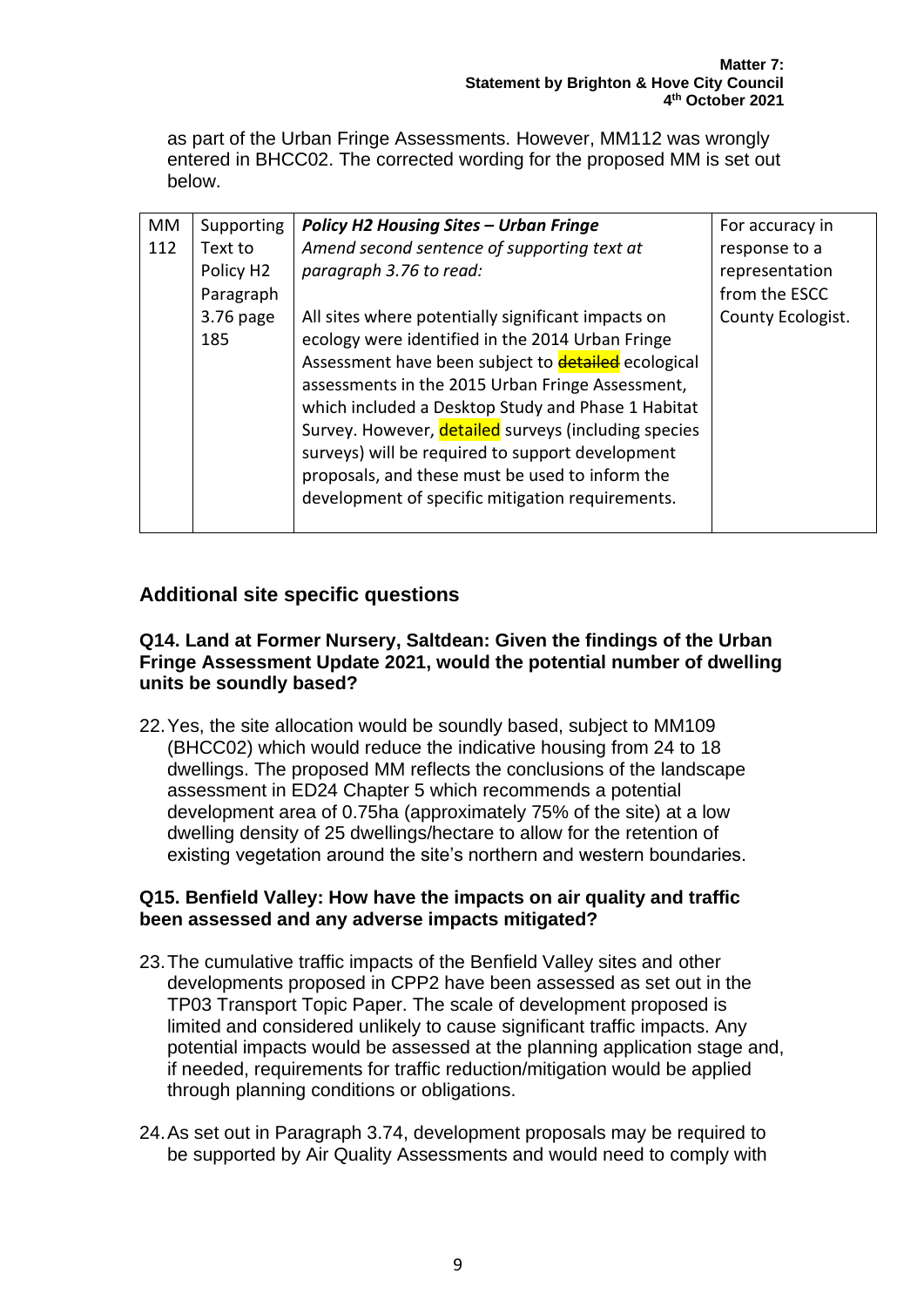the air quality requirements set out in CPP2 Policy DM40.

# **Q16. Land at and adjoining Horsdean Recreation Ground, Patcham: Given the findings of the Urban Fringe Assessment Update 2021, in respect of the integrity of the Patcham Court Field LWS impacts, would the allocation of this site be soundly based?**

25.No, it is considered that allocation of this site would not be soundly based and it is therefore proposed to delete the site (see MM108 and MM117). This follows the recommendations of ED24 UFA Update 2021 (Chapter 4) following ecological assessment which concluded that the site could not be developed for 25 dwellings as proposed without causing unacceptable harm to the integrity of the Patcham Court Field LWS. The study considered that a much smaller development (c5 dwellings) might be achievable but this would fall below the threshold for site allocations in CPP2.

# **Q17. Land at Ladies Mile, Carden Avenue: How have any adverse impacts on traffic and flood risk and the local drainage/sewerage system been taken into account?**

- 26.The cumulative traffic impacts of this site and other developments proposed in CPP2 have been assessed as set out inTP03. The scale of development proposed is considered unlikely to cause severe traffic impacts with any potential traffic impacts to be assessed at the planning application stage.
- 27.The site is in Flood Zone 1 and was considered by the ED13 Strategic Flood Risk Assessment (SFRA) to be at low risk of flooding. However, Table 8 highlights ground water flooding as a Key Site Consideration which should be assessed as part of any future development proposal.

# **Q18. Land to north east of Coldean Lane: How have any adverse impacts on traffic been taken into account?**

28.The cumulative traffic impacts of this site and other developments proposed in CPP2 have been assessed as set out in TP03. The site already has outstanding planning permission (BH2018/03541) for 242 residential units and the traffic impacts were assessed at the application stage. The permission includes a range of measures for traffic mitigation and management, including a residential accommodation travel plan, sustainable travel contributions etc.

# **Q19. Land north of Varley Halls, Coldean Lane: How has the impact of development on heritage assets and the LWS been taken into account?**

29.The ED21 UFA 2014 considered the site constraints and potential impacts of development in relation and in relation to the LWS and the Registered Historic Park. More detailed ecological and archaeological assessments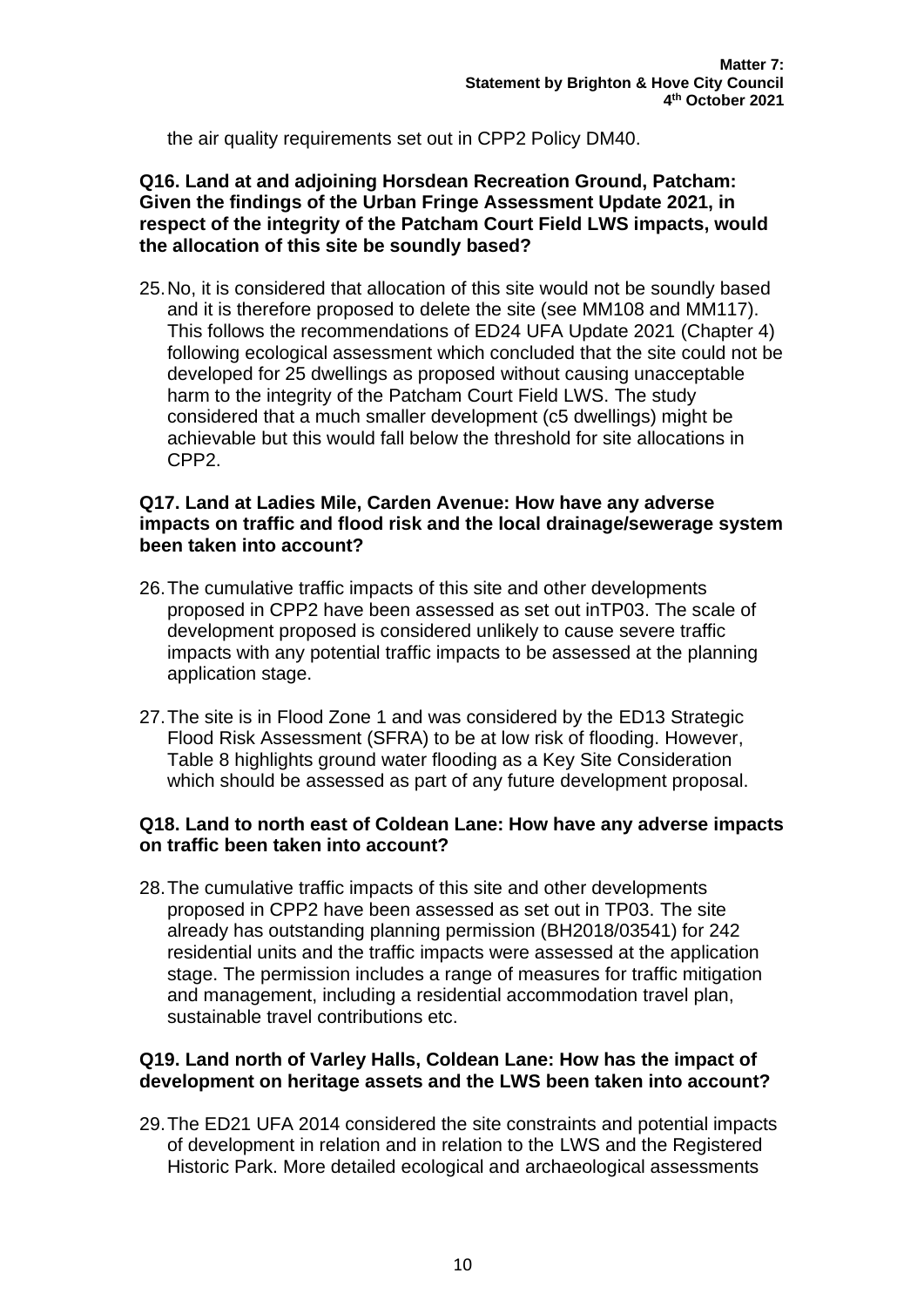were undertaken in the UFA 2015 (ED22c and ED23). The UFA studies include specific recommendations for avoiding, minimising and mitigating identified development impacts. Detailed assessments undertaken to support development (BH2018/03541) on neighbouring Site 21 may also be relevant.

**Q20. Land at and adjoining Brighton Racecourse: Given that this site includes a LWS and LNR, and taking into account the Urban Fringe Assessment 2021 Update and site specific requirements, would the proposed allocation be soundly based? Given that there is Rights of Way across this land and previous development proposals have raised traffic and access concerns, would the site be deliverable?**

- 30.Yes, the Council considers that the proposed allocation would be soundly based. Full recognition has been given to the site's location within a LNR and LWS and the potential impacts of development have been carefully considered through the UFA assessments (see ED21c, ED22d and ED24). The allocated site occupies only a very small proportion of the LNR and would not result in the loss of any habitats for which the LNR and LWS are designated. In addition, the limited scale and density of development (reduced to 30 dwellings from the 150 dwellings initially proposed) would allow for development to be designed sensitively and to minimise ecological impacts. As such, ED24 indicates there would be potential to deliver biodiversity net gains that could enhance the ecological features for which the LNR is designated.
- 31.The limited scale and density proposed would also allow development to be planned to maintain existing Rights of Way and would result in limited impacts due to traffic and access concerns. The previous Homes for Brighton & Hove (Joint Venture) proposal was for a much larger scheme of 200+ affordable homes. It is considered that the current reduced allocation would entail more limited infrastructure and mitigation requirements and would therefore be more viable and deliverable.

# **Q21. Land at South Downs Riding School and Reservoir Site: Given its proximity to the Bevendean Down LNR and other constraints, and taking into account site specific mitigation measures, would this allocation be soundly based?**

32.Yes, the proposed allocation would be soundly based. The UFA 2014 (ED21c) considered the site constraints and potential impacts of development and more detailed landscape, ecological and archaeological assessments were undertaken in the UFA 2015 (ED22d). The ED24 UFA Update 2021 includes a review of the landscape assessment and updated ecological assessment, both of which support the conclusions of the earlier studies. As set out in the UFA studies, the proposed development is focused in areas of low ecological value which do not contribute to the ecological value of the adjacent LNR. Low density housing is considered acceptable subject to appropriate measures in accordance with the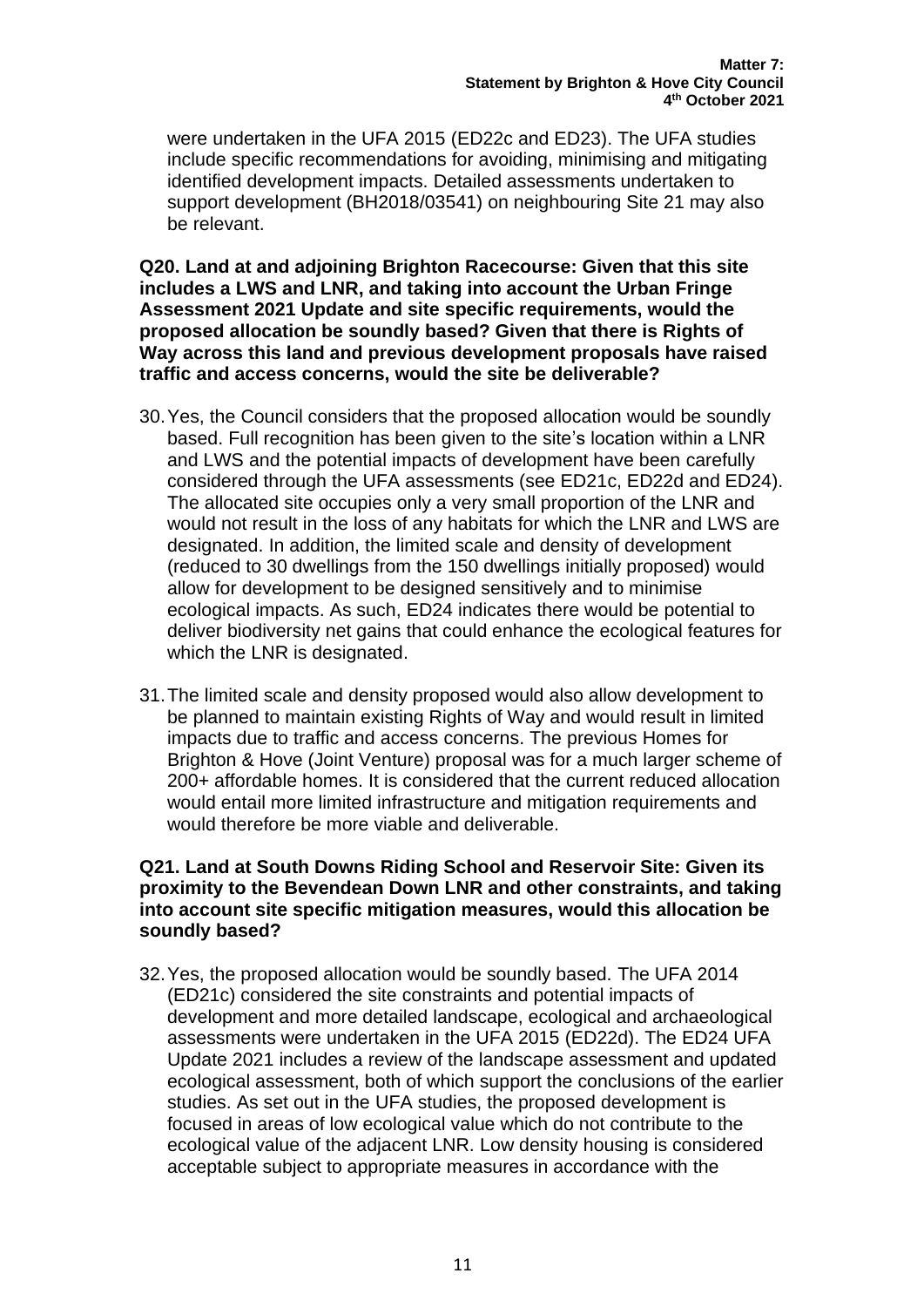recommendations for avoidance, mitigation and enhancement outlined in the studies.

#### **Q22. Land north of Warren Road (Ingleside Stables): Given its proximity to the Bevendean Down and Whitehawk Hill LNRs and other constraints, and taking into account site specific mitigation measures, would this allocation be soundly based?**

33.Yes, the proposed allocation would be soundly based. The UFA 2014 (ED21c) considered the site constraints and potential impacts of development and more detailed landscape assessment was undertaken in the UFA 2015 (ED22e). The ED24 UFA Update 2021 includes a review of the landscape assessment and an ecological assessment, both of which support the conclusions of the earlier studies. As set out in ED24, the proposed development is focused in areas of low ecological value (primarily within an existing development footprint) which do not contribute to the ecological value of the LWS or adjacent LNRs. Low density housing is considered acceptable subject to appropriate measures in accordance with the recommendations for avoidance, mitigation and enhancement outlined in the studies.

#### **Q23. Land at Ovingdean Hall Farm & at Bulstrode/Ovingdean Farm: Given its proximity to heritage assets and other constraints, and taking into account site specific mitigation measures, would this allocation be soundly based?**

34.Yes, the proposed allocation would be soundly based. The potential impacts of development on heritage assets were considered in the 2014 UFA (ED21c) with further landscape assessment undertaken in the 2015 UFA (ED22e). These assessments concluded that the proposed housing development could be accommodated without significant impacts subject to recommended mitigation measures. Any planning application will need to be supported by a Heritage Statement demonstrating that development would preserve and enhance the Conservation Area and not harm the setting of nearby Listed buildings.

# **Q24. Land at Former Nursery, Saltdean: Would the site boundary be soundly based? Given landscape constraints is the potential number of dwelling units justified?**

35.Yes, the site boundary would be soundly based, subject to MM118 (BHCC02) which proposes minor amendments to remove a small area where the relevant landowner (5) has objected to the inclusion of the land within the site boundary. It is not considered that this minor adjustment to the boundary would impact on the deliverability of development or potential number of dwellings.